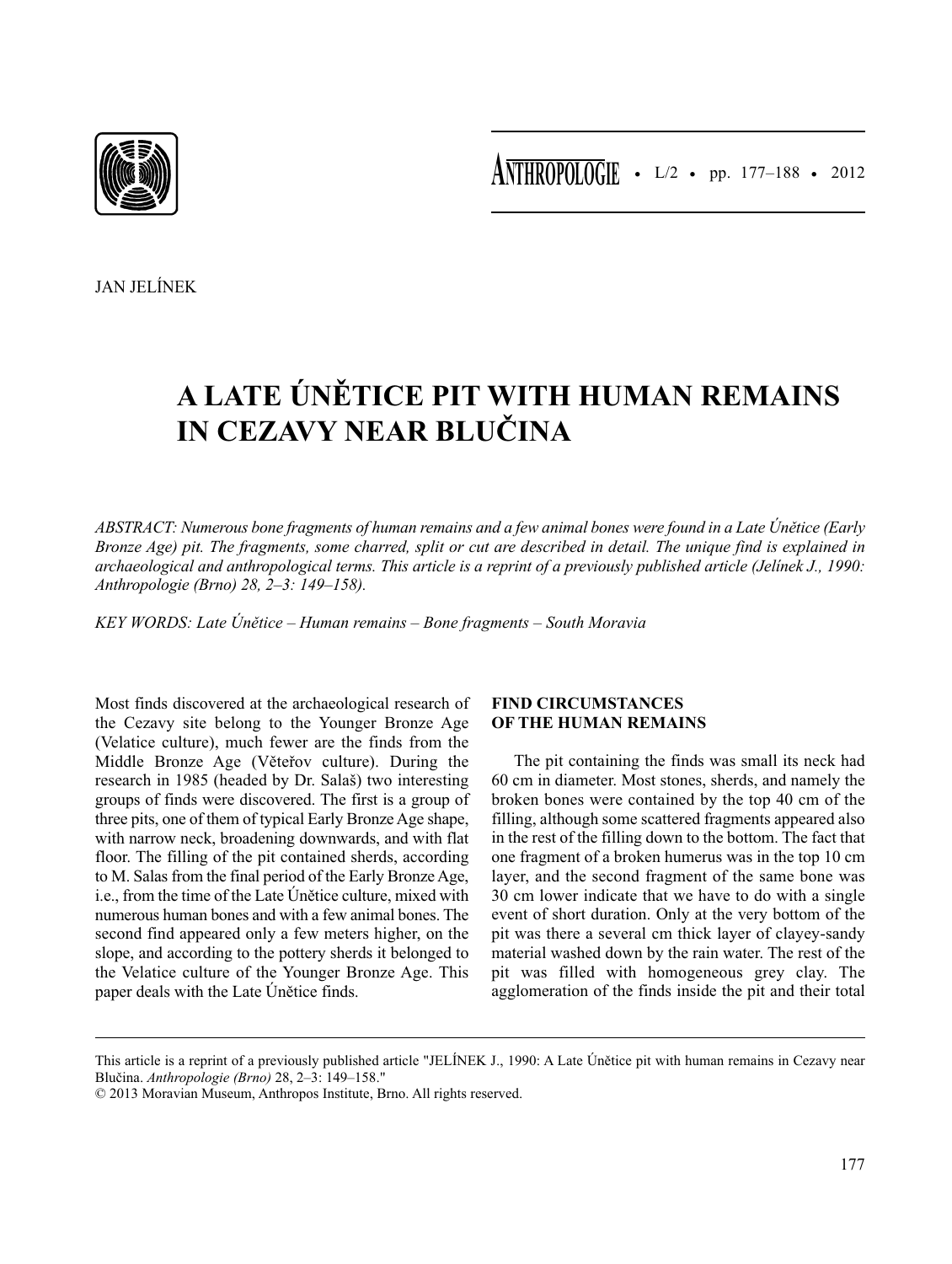absence in its vicinity exclude the possibility that they had been washed to the pit in the natural way from other places situated higher up on the slope. This possibility is, by the way, excluded also by the character of the clayey pit filling.

# **LIST OF FINDS**

- 1. The right half of the mandibular body and ramus of an adult (*Figure 1*). In the alveolar process three molars of smaller dimensions have been preserved. The enamel of the third molar has been split-off bucco-distally. It is hard to tell whether this happened during the lifetime of the individual, on biting a hard object, or *post mortem*, on smashing and breaking the bones. The former possibility is less plausible, in view of the further damaging of the teeth. The first molar is battered, the mesial root is broken. The battered crown is charred. Mesially from the first molar the body of the mandible has been broken off with a large spiral fracture that might have arisen in fresh bone only. Another damage can be seen on the ramus, the coronoid process has been broken off. Also this fracture is characteristic of fresh bone. The third damage is on the condyle. There are no traces of cuts on the find. The occlusal surfaces of the three preserved molars are worn down to the dentine, enabling us to put the age of the individual at about forty years. The small dimensions of the teeth suggest that it was a female.
- 2. A fragment of the body of the right side of a mandible with three molars of small dimensions. The wear of the occlusal surfaces is intense; reaching deep to the dentine, in the first molar it is cup-shaped. The teeth



FIGURE 1. Half of the mandible with the spiral fracture of its base. Note the broken muscular process and the damaged teeth.

crowns, namely that of the first molar, are almost entirely worn, enabling us to put the age of the individual at about 50 years of age. On the lingual and buccal surfaces we can see strong loss of the alveolar process. Not only the necks, but parts of their roots are also visible. From the mandibular body only the part adjoining the three molars has been preserved. Here too, similarly as in the above fragment No. 1, characteristic is the spiral fracture, illustrating that the basal part of the mandible had been broken off by force.

- 3. A larger part of the left maxilla of an adolescent. In the alveolar process there have been preserved the empty alveoles of  $I^1$ ,  $P^2$  and  $P^2$ ,  $I^1$ . The Canines are in places, and their occlusal surfaces are slightly worn. Part of the enamel has been split off the labial side of the crown of the canine, probably *in vivo*, on using the dentition. The mandible has small dimensions. The age of the individual can be estimated at 15 years.
- 4. The distal part of a right human tibia of an adult individual. On the lateral surface of the bone we can see a fracture characteristic of a fresh bone. On the dorsal side too there is a spiral fracture with two fissures branching off. It is evident that the bone had been smashed with heavy blows.
- 5. The body of the left humerus of a child. Both the distal and proximal ends of the bone are missing. According to the dimensions of the bone the age of the child can be estimated at 3–4 years.
- 6. A part of the femoral head and neck of an adult individual (*Figure 2*). On the surface of the head we can see numerous traces of blows. The fractural line of the internal spongy bo*n*e is even; evidently it had been chopped off with a sharp tool.
- 7. A small fragment of a child's clavicle.
- 8. A weak fibula without epiphyses. According to its dimensions it belonged probably to a 3 years old child.
- 9. The distal part of a robust fibula of an adult.
- 10. The larger part of the temporal bone without the mastoid process. Only the squamous part and the root of the zygomatic process and the mandibular fossa have been preserved. According to its size the bone seems to have belonged to a three to four years old child.
- 11. A petrous pyramid with a battered mastoid process of the temporal bone. Probably it belonged to the same child as the above find.
- 12. A part of a frontal bone with preserved coronal suture and with part of *crista frontalis* on the endocranial side. It belonged to an infant of about 3–4 years of age.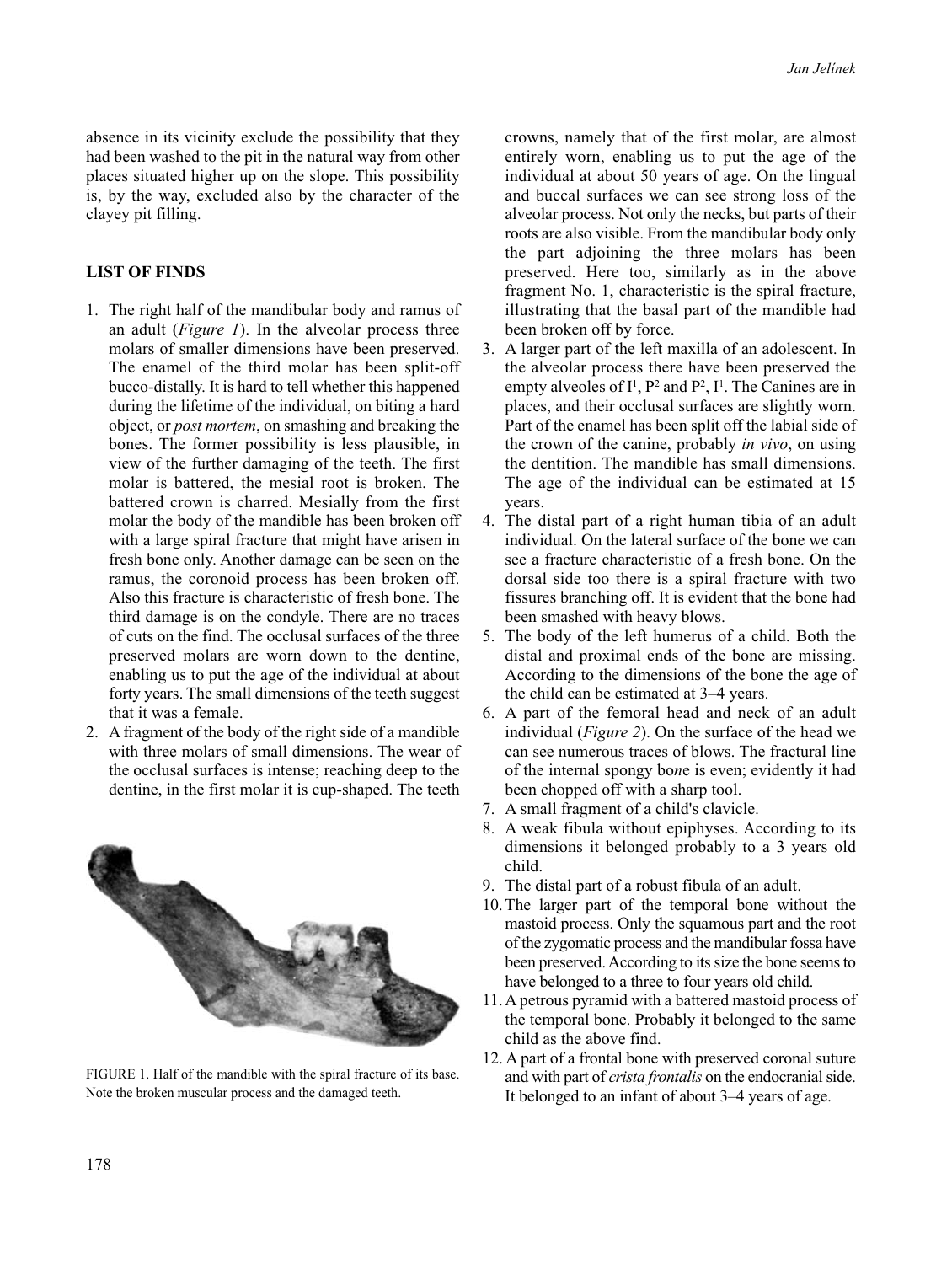

FIGURE 2. Damaged humeral head with traces of cutting. FIGURE 3. Femoral condyle with sharp cut.

- 13.The smaller part of a parietal bone. According to the thickness of the bone and the place where it was found we presume that the bone belonged to the same child as the above fragment No. 12.
- 14.A small right cheek-bone according to its size it belonged to a 3–4 years old child.
- 15. 16. Two fragments of the left scapula of an adult: a fragment with damaged acromion and a *fossa articularis* with damaged coracoid process with the adjoining part of the shoulder-blade.
- 17.The fragment of the wing of an iliac bone with iliac tuberosity.
- 18.A 12 cm long fragment of a rib of an adult.
- 19.A chopped off piece of femoral condyle of an adult (*Figure 3*).
- 20.A large flake of an animal bone.
- 21.A longitudinally split proximal part of an animal metapodium.
- 22.A slightly charred piece of an animal bone.
- 23.A burnt fragment of a human vertebra.
- 24. 25. Two small fragments of human vertebrae.
- 26.A fragment of a human rib.
- 27.A fragment of an animal bone.
- 28.The proximal part of an animal ulna.

In the depth of 20 cm were found:

- 29.The left maxilla of a child with a broken off zygomatic process. The slightly worn  $m^2$ ,  $m^1$  and  $i^1$ have been preserved. Empty alveoli of  $i^2$  and of c have also been preserved. The crown of the first permanent molar is still in the alveolus. The age of the child can be put at 4 years.
- 30.The right half of a maxilla with most of the zygomatic bone. In the dental arch  $i^2$  and  $m^2$  have been preserved, both with traces of heavy attrition. The alveoli of  $i<sup>1</sup>$

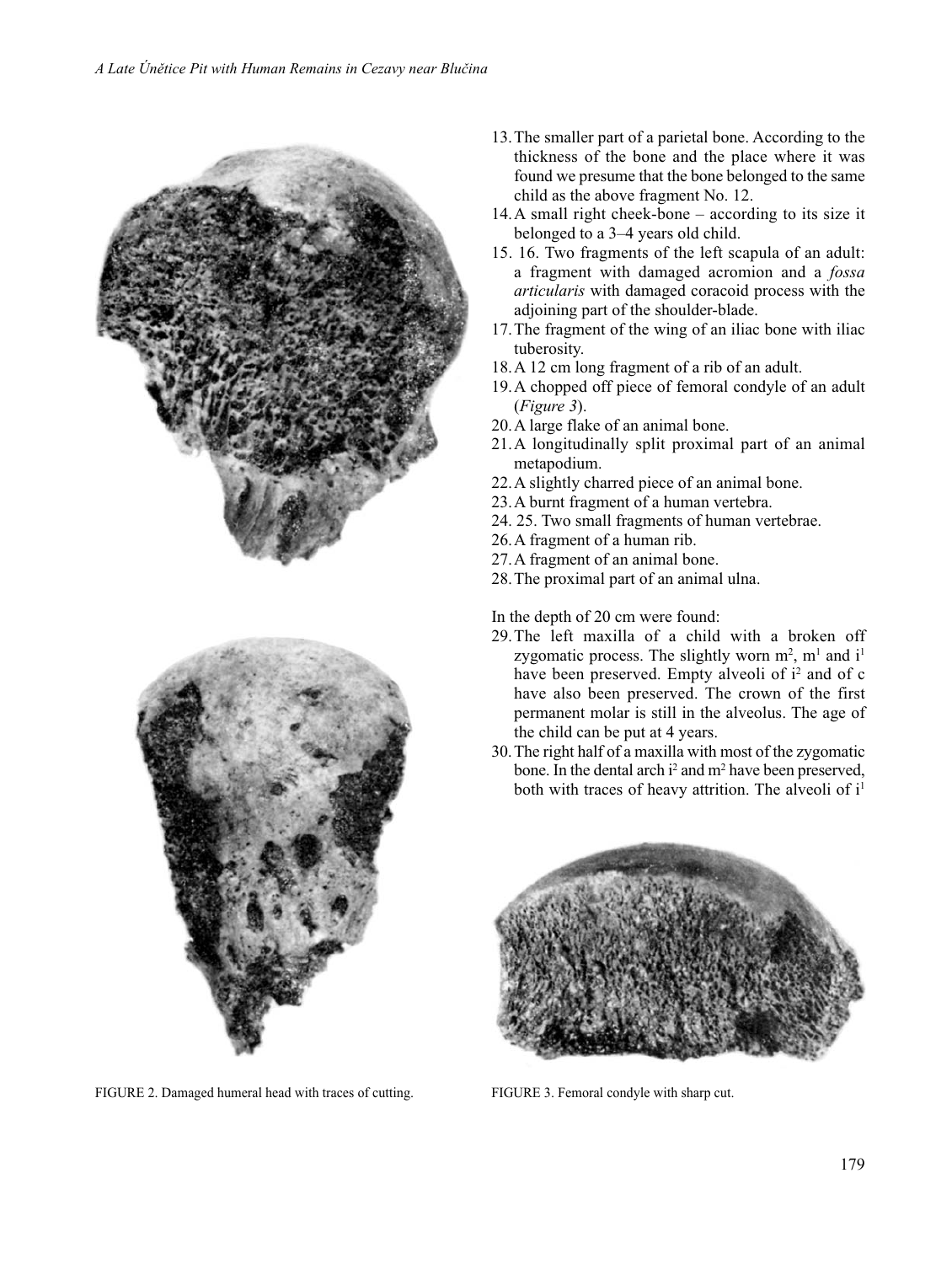are empty. The empty alveolus of  $m<sup>1</sup>$  has traces of blows on the buccal side, at the edge of the alveolus we can see traces of an inflammatory process (shedding and porosis of bone). Part of the palate has been broken off. According to the dental attrition the fragment belonged to an infant of about five years.

- 31.The right half of the body and the ramus of a mandible with both milk molars and with the crown of the first permanent molar deep in the mandible. According to the condition of the dentition and according to the wear of the milk molars the age of the child can be put at 4–5 years. The mandible was broken along the medial root of  $m_1$ . On the dorsal crest of the ramus there are traces of short and sharp cuts, evidently traces of defleshing (*Figure 4*). There are no other traces of damaging on this fragment.
- 32.A broken left condyle of a child's mandible. According to the dimensions of the fragment it belonged to a 4–6 years old child.
- 33. A battered  $m<sup>2</sup>$  from the maxilla with the adjacent bone of the alveolar process. Both the tooth and the process have been charred black. The strong attrition and complete roots point at the age of 5–6 years.





FIGURE 4. The right half of the mandibular body. Note the cuts on the ascending branch.

- 34.The fragment of an alveolar process from the right side of a mandible with a preserved part of alveolus. Deep in the bone there is the crown of a molar. The age of the infant can be put at 5–6 years.
- 35.The fragment of an alveolar process from the right side of the maxilla with preserved alveolus of the second permanent molar.
- 36.The fragment of an epiphyseal condyle of a young animal (not defined).
- 37.The left ulna of a child without epiphysis. According to its size it belonged to an infant of 3–4 years.
- 38.The charred fragment of the medial part of an animal metapodium.
- 39.The fragment of a charred long bone, probably the ulna of a child.
- 40.The fragment of a child's phalanx without epiphysis.
- 41.The proximal part of the right radius of an adult individual. The head of the radius is slightly charred. The following finds were scattered in the filling of the upper part of the pit, mostly in the top 20 cm.
- 42–56. Fragments of frontal bones that belonged to at least four children and to one adult. Three of the fifteen fragments have been charred. Two fragments of the same bone were found 40 cm apart (vertically). They prove that the remains were dumped into the pit simultaneously, regardless of the depth of the find. Traces of blows and fractures show that the blows came in most cases from the external side of the skull. Only in two cases was the braincase hit from the endocranial side, i.e., these blows were directed at fragments of an already smashed skull.
- 57–60. The right and left cheek bones of a child, the left cheek-bone of an adult and the right cheek*-*bone of another adult – with strong marginal process.
- 61–71. Two fragments of a child's shoulder-blades and further eight fragments from various skeletons.
- 72.Two pieces of the right humerus of a robust adult. The middle of the diaphysis was smashed with a blow. Its proximal part was found in the filling near the surface while the distal part appeared some 30 cm deeper. On the distal part there were three short, transverse and sharp cuts (*Figure 5*).
- 73–131. Fragments of ribs of children and of adult individuals*,* some with traces of fire. They come from various depths up to 40 cm. They show numerous spiral fractures, rarely also longitudinal splitting. On three fragments there are well perceptible slight cuts. The group comprises a total of 59 fragments, on ten of them there are traces of fire.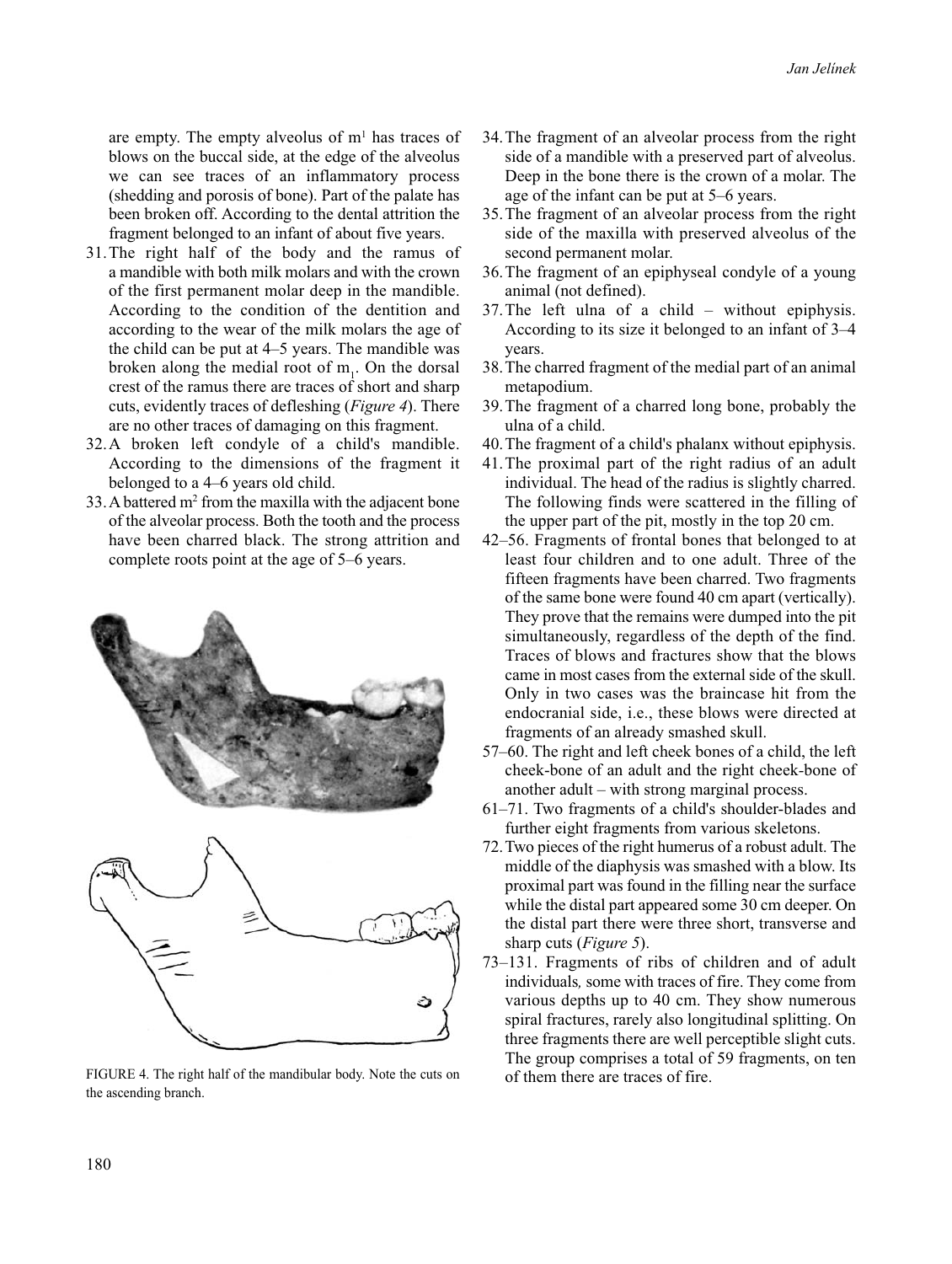

FIGURE 5. Right humerus broken in the middle of the shaft. The lower part and the upper part were found 40 cm apart. At the distal end of the bone there are some fine traces of cutting.

- 132–135. Three fragments of small children's clavicles and a clavicle of an infant of about 1 year (judging according to the size of the bones).
- 136–153. 18 pieces of various fragments of hip-bones of adult individuals situated in various depths between 10 and 40 cm. Two pieces are charred.
- 154–193. 40 various fragments of human parietal bones. They come from various places and depths of the top 40 cm of the pit filling. The bones belonged to at least two individuals: to an adult and to a child. From both there were charred and non-charred fragments. Especially on the bones of the adult can we see traces of blows, impressions and oblique fractures, indicating that the skull had been smashed to fragments in fresh state.
- 194–213. Fifteen fragments of sphenoid bones without traces of charring, three other with traces of charring and two are white due to overburning.
- 214–231. Eighteen larger and smaller fragments of temporal bones. They belonged to at least five individuals, 2–3 of them adults and 2–3 were children. Five fragments show slight traces of charring. These bones also appeared in various places of the top 40 cm layer of the pit filling. Evidently, the bones were first smashed, and only then were they thrown to the fire. Later they were swept or dumped into the pit (*Figure 6*).
- 232. A small right zygomatic bone. According to its size it belonged to a 2–3 years old child.
- 233–262. 29 fragments of squamous parts of various occipital bones. Ten of them show traces of various degrees of charring. The fragments belonged to a total of 3–4 squamae of children's occipital bones with traces of knocking, hammering and charring. Two fragments were from the bones of an adult, one of the two was heavily burnt. Interesting are also two fragments of a single bone found in various depths, one in the surface layer of the filling, the other 30 cm deep.
- 263–278. Fifteen various bones of the feet and hands (tarsus, metatarsus, phalanges, carpus, metacarpus and phalanges), and two patellae found in the top 40 cm of the pit filling. The navicular bone has been charred, the pisiform bone and four phalanges of the feet show signs of heavy burning.
- 279–397. One hundred and eighteen small fragments of children's braincases found in the top 40 cm layer of the pit filling. Forty-eight fragments are non-charred, forty-one have been charred, and 28 grey in hue show signs of heavy burning.
- 398–437. In the top 20–30 cm of the filling a total of forty fragments of adult vertebrae were found, two of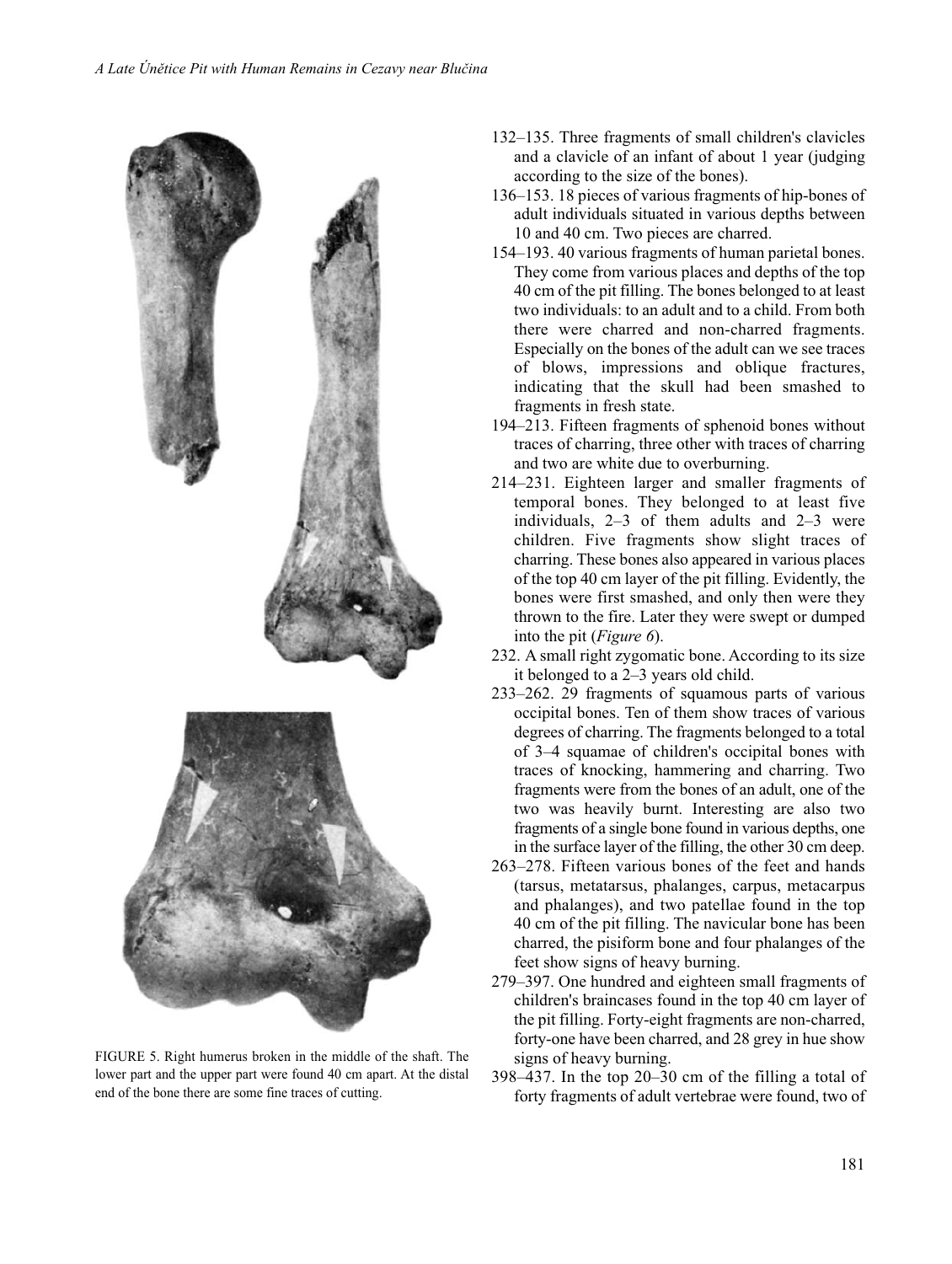

FIGURE 6. Two singed fragments of parietal bones. The clear limits of the singed bone-surface demonstrate that the bone was in the fire as already clean bone fragment protected partly by a pot-sherd or another flat bone against the fire. The singed endocranial surface of the bone proves the fact that the bone was in the fire not as the head but as the clean bone fragment.

them grey-burnt. One body of a cervical vertebra has arthritic changes, pointing to quite advanced age of the individual.

438–557. One hundred and twenty fragments of human and animal bones. The fractures show that they were smashed and split while fresh. Two animal bones show traces of being gnawed by dogs. Evidently they were lying for some time on the surface. A total of 89 non-charred fragments, 17 charred and 16 burnt to grey-whitish hue. The bones show traces of charring and burning on both the internal and external sides, and also in the fractures. Evidently they got to the fire already split. Their degree of charring is of fortuitous character, depending on their actual position in the fire.

In the depth of 30 cm the following bones were found:

- 558. A fragment of the proximal part of an animal radius (*Bos taurus*) with large spiral fracture. On the head of the radius there are well perceptible impressions and damages that may arise only on fresh bone.
- 559. A part of diaphysis of a child's tibia (2–3 years) with spiral fractures.
- 560. The proximal part of the radius without epiphysis, of a 3–4 years old infant (according to the dimensions of the bone).
- 561. A fragment of bone of a young animal (not specified).
- 562. A part of longitudinally split animal metapodium with two well visible blow traces and with slight charring.
- 563. A maxilla, with most of the palate and of the alveolar process broken off (behind the first molars, both of the right and left side of the maxilla). The simple bottom fringe of the piriform foramen with a slight anterior nasal spine have been preserved. The dental arc is small, so arc also the teeth; their abrasion is concave in shape and worn to the dentine. These circumstances indicate that we have to do with a female of about 50 years of age and it is quite possible that the maxilla belonged to the same individual as fragment No. 2. The seven preserved teeth are so abraded that only low rims have remained of their crowns. On their buccal side there are sediments of tartar.
- 564. The burnt fragment of the left side of the mandibular body with preserved buccal wall and base. The lingual wall has been broken off. Only then was the bone thrown to the fire, as indicated by the equal degree of charring both the surface of the bone and the exposed spongy bone. The mandible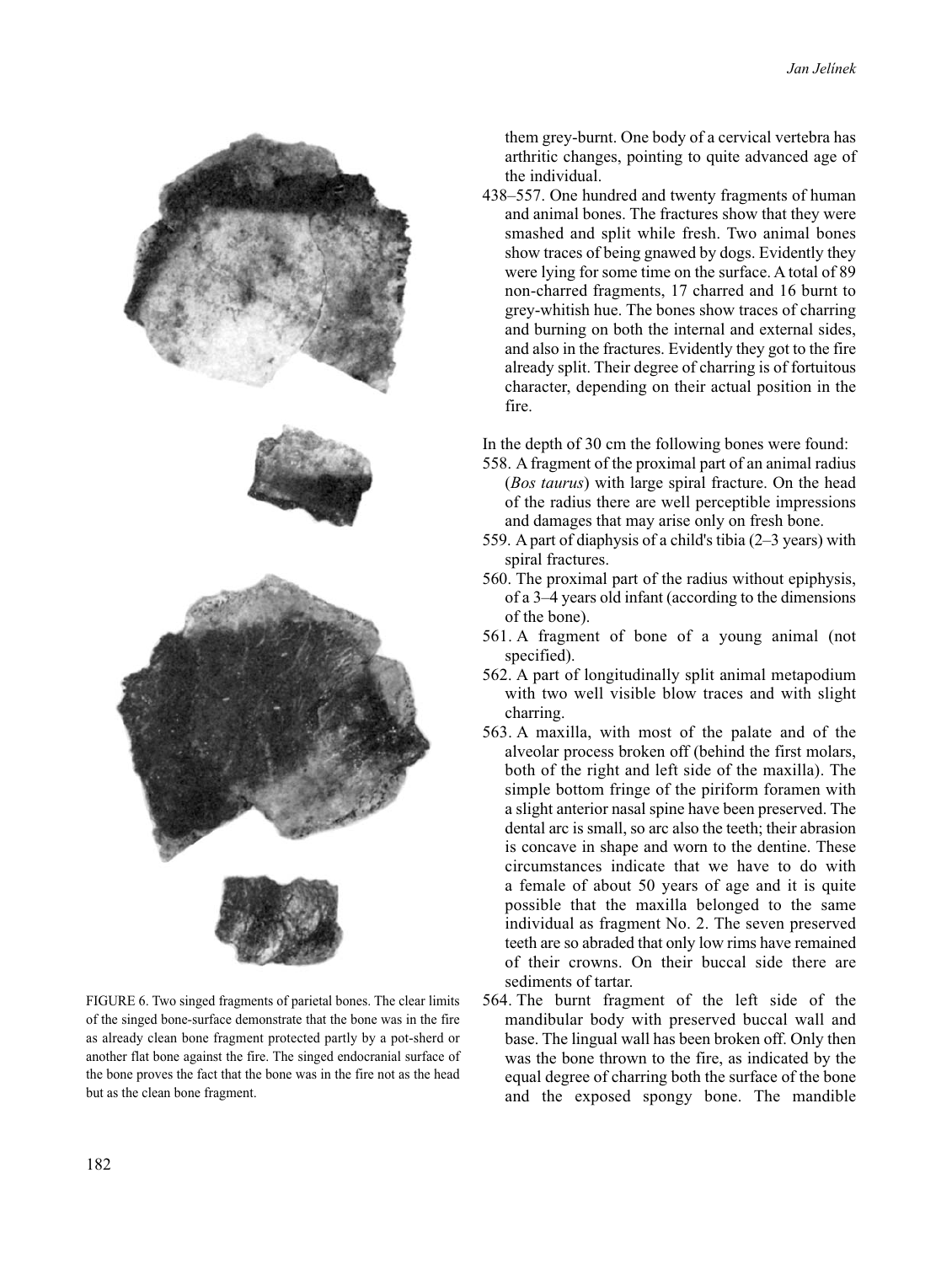belonged to a child with an erupted first permanent molar.

565. The burnt fragment of the right side of a child's maxilla: the alveolar process and the adjacent part of the deep palate. It shows various degrees of charring. From the teeth have remained only rests of  $i^1$ , with the crowns knocked out (the rests of the teeth were charred after knocking out the teeth),  $i^2$  with knocked out crown, root of broken c (in the alveolus) and the empty incomplete alveolus of  $m<sup>1</sup>$ . According to the small dimensions and according to the dentition the age of the child can be put at 3–5 years.

The following finds have been discovered in the pit in the depth of 40 cm:

- 566. The small fragment of the alveolar part of the right side of the maxilla. According to the size of the teeth, their conspicuous attrition and according to the robusticity of the bones we may conclude that the find belonged to a male of 50–55 years. Both premolars, the first molar and the roots of the second molar have been preserved. The wear of the teeth was so strong that the occlusal surfaces of both premolars have been worn to form a cavity; from the lingual side the entire crowns have been worn. On the buccal side only a small part of them has remained. In the first molar the crown has been completely abraded, the tooth cavity is open and the rest of the tooth has unequal wear in a rather atypical way. On the buccal side of the alveolar process we can see a mediumsized fistula at the roots of  $P^2$  and  $M^1$ . The alveolar bone porosity indicates that it was affected by an inflammation. The crown of the second molar has been totally abraded, only the roots of the tooth have been preserved, mesial, with open tooth cavity. The mastication took place on the horizontal surfaces of the roots. This preserved fragment and its fractures indicate that the bone was solid and its smashing required strong blows.
- 567. A small fragment of the alveolar process of the frontal part of a child's mandible, with parts or with entire alveoli of  $i_1$ ,  $i_2$ , c, m<sub>1</sub> on the right side. The bone has been charred.
- 568. A part of the right side of the maxilla with a preserved zygomatic process, with part of the edge of the piriform opening and with part of the palate with inter-maxillary suture. Both incisors and the respective part of alveolar process have been broken out. The lingual part of the crown of the first milk molar has been broken and the rest of the tooth has been charred. The first permanent molar has not yet

been used, although it has reached the occlusal level. The crown of the second permanent molar is still deep in the maxilla. The size of teeth and the state of dentition point at a boy of 5–6 years of age.

- 569. The mandible of an infant of approximately six years has been fitted together from three fragments found separately: from the left ramus and from the body of the mandible with the mental region, the left mandibular body, and from the right condyle. In the fracture crossing the region of the right milk canine tooth fail some minor bone particles, and also the canine tooth. The bone was smashed at this place by a heavy blow. The condyle has been also broken off by force, damaging also the adjoining gonion. Missing are the above-mentioned right milk canine tooth and the first right milk incisor. The rest of the deciduous teeth have been preserved. Both first permanent molars are in the process of eruption, their occlusal surfaces have almost reached occlusion. According to these facts we can put the age of the child at six years. On the external side of the left ascending branch we can see two short grooves caused mechanically, evidently on separating the mandible from the skull, eventually on defleshing it (*Figure 7*).
- 570. A mandible broken in the area of the left incisors. The angles of the branches on both sides of the mandible, and also both coronoid processes have been damaged. The right condyle has been slightly charred (it is black). The preserved second milk molar left has been mesially damaged by the fire. The alveolar process has been damaged in these places, both buccally and lingually. The crown of the first



FIGURE 7. Left half of a mandible with short traces of cutting.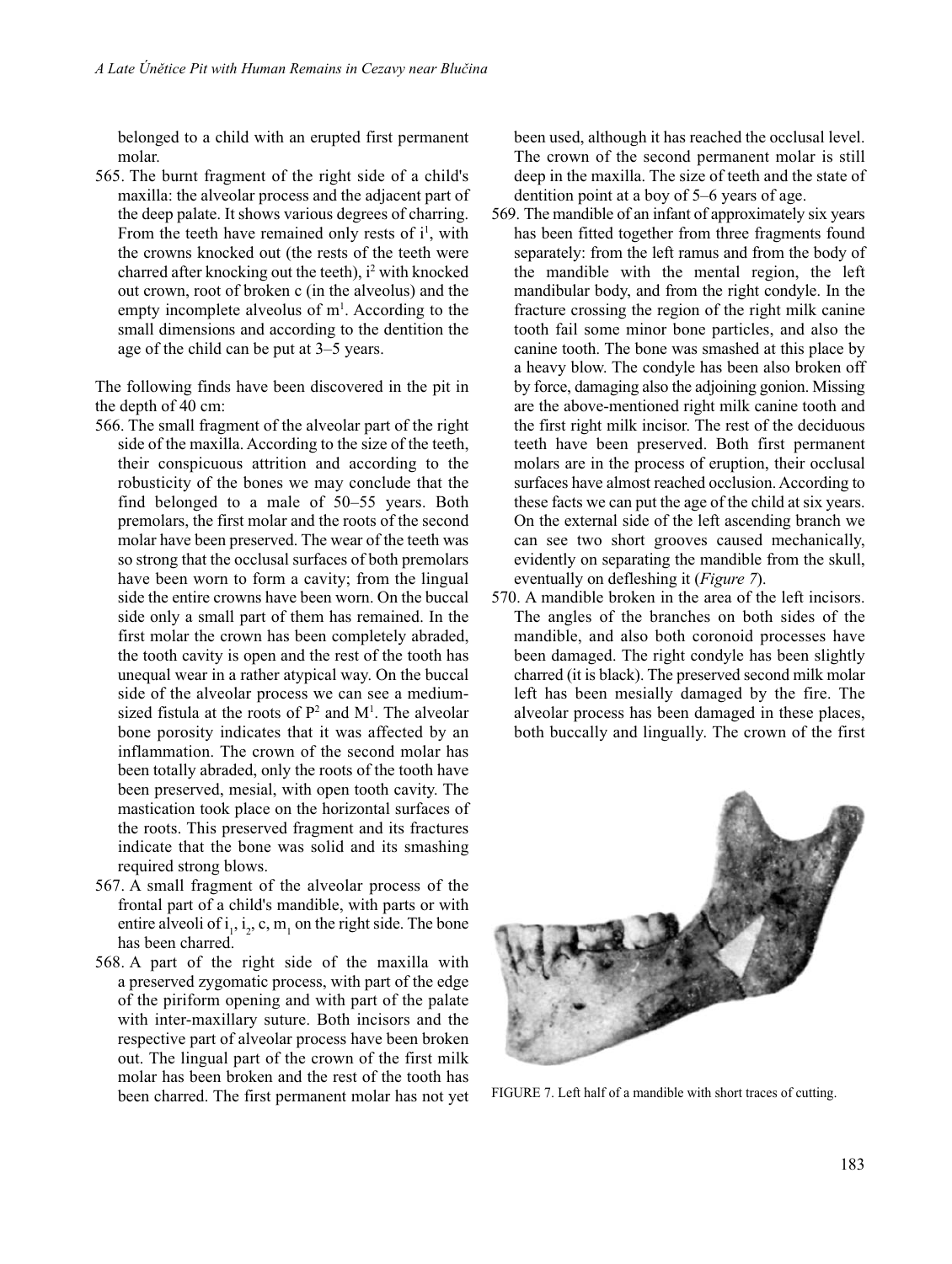permanent molar on the right side has also been mesially damaged. Lingually there is tartar on the molars. On the right side of the mandible the neck of the first molar has been lingually exposed and the alveolar process of the bone has been resorbed in consequence of an inflammatory process, evidently due to excessive use of the tooth. In the right half of the mandible both incisors are missing. The canine tooth is already at the occlusal level, but shows no signs of attrition, documenting the fact that it has just reached the level. The alveolus of the first premolar is empty, the second premolar is about to erupt. The first permanent molar has been damaged on the mesiolingual side. Its occlusal surface has been heavily worn, although it belonged to a young individual. The second permanent molar was at the point of erupting. On the left side the mandible has been damaged by a blow inflicted on the region of the two incisors, breaking it in two. The small bone fragments are missing. The alveoli of the permanent canine tooth and of the first premolar have remained empty. Follows the second primary molar, not yet replaced (retention). Another preserved tooth, the first permanent molar is on both sides of the mandible visibly worn. The alveolus of the second permanent molar is empty. This state of dentition point to the age of 11 (appearing second premolar on the right) or 12 years (erupting second permanent molar on the right). Both first molars show traces of intense use.

- 571. The right-half of the mandible of the adult with undamaged ascending branch. The broken off branch of the left side has been preserved. In the symphysis there is an oblique fracture. In the alveoli we can see only the first and second molars, both medium-worn (30–35 years). The alveoli of  $M_3$ ,  $P_2$ ,  $P_1$ , C and  $I_2$  are empty. According to its general morphology this is a female mandible.
- 572. The small fragment from the left side of the maxilla with the broken root of the milk canine and with a part of the edge of the piriform opening. The palate and the alveolar process have been charred. The fragment belonged to a child (of 2–3 years).
- 573. A fragment of the right side of a maxilla, perhaps belonging to the same individual as No. 572. The well perceptible anterior nasal spine and the edge of the piriform opening have been preserved. The maxilla houses the crown of the first permanent incisor, proving the approximate age of 2–3 years.
- 574. The small charred fragment of the internal side of the body of the mandible with part of an alveolus and with mylohyoid ridge.
- 575–581. Six single teeth, namely: crowns of the first and second permanent incisors from the maxilla  $(I^1)$ , I2 ). They had not erupted yet and they belonged to a 3–5 years old child. Worn maxillary milk canine. Permanent second incisor  $(I_2)$  from the mandible (not yet erupted). Upper first milk incisor (i<sup>1</sup>), heavily worn. Third permanent molar, medium worn.
- 582. The large fragment of the tibia of an adult.
- 583. A part of diaphysis of the right femur of a robust adult. There are characteristic spiral fractures on the bone (*Figure 8*).



FIGURE 8. Femoral diaphysis with spiral fractures on both ends.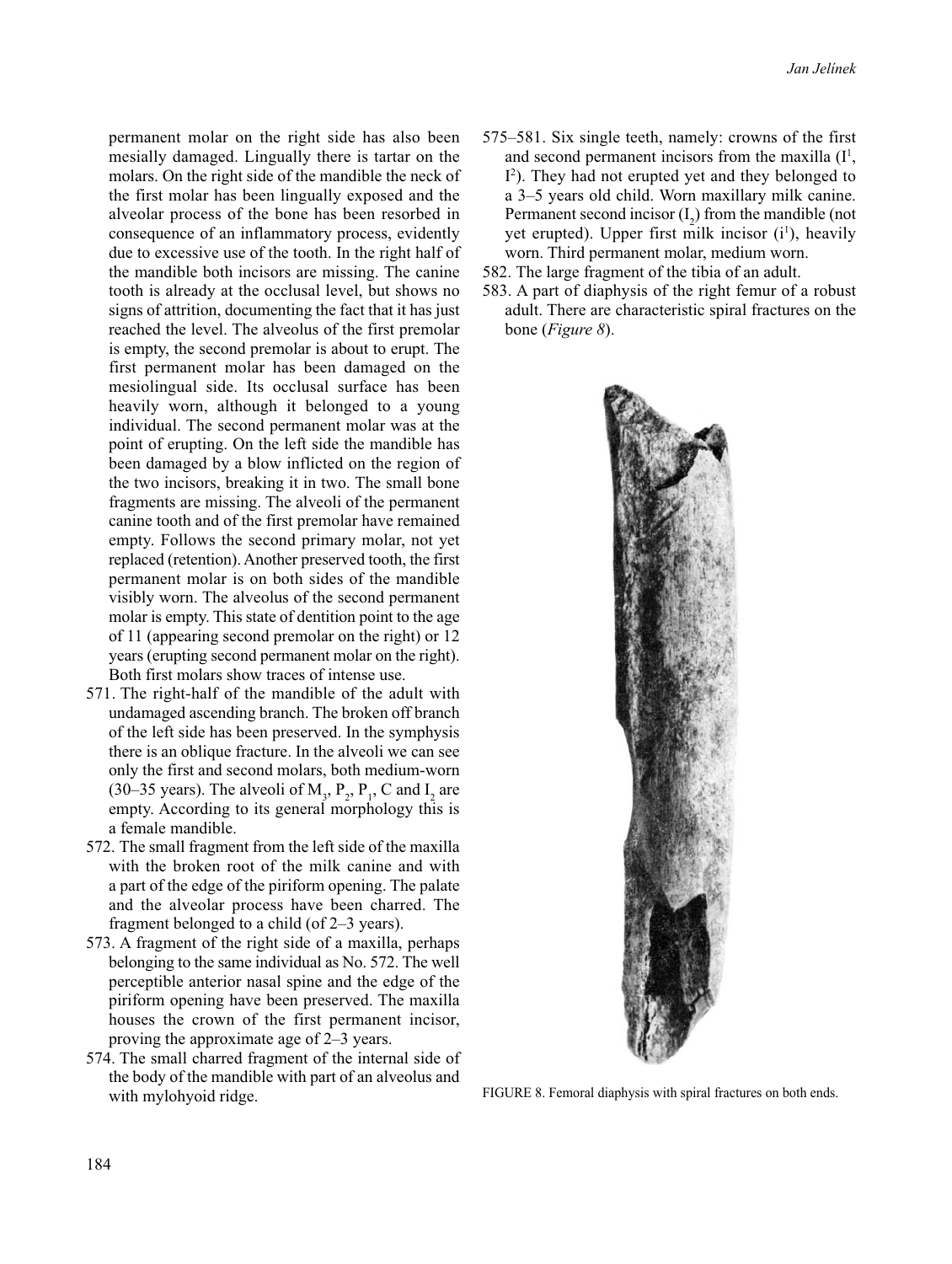- 584. The diaphysis of an animal long bone.
- 585. A long fragment of a human femur of an adult individual.
- 586. A long fragment of a human femur.
- 587. A fragment of an animal femur (pig).
- 588–591. Four fragments of human and animal ribs.
- 592. The distal end of a robust left radius of an adult.
- 593. A fragment of the right temporal bone (adult) with an unusually large mastoid and with a supramastoidal crest. The squamous part had been broken-off by force.
- 594. A fragment of a right human scapula with parts of articular fossa. The rest of the bone had been brokenoff.
- 595. The distal fragment of the fibula of a human adult.
- 596. A fragment of the supraorbital region with a flat trigonum supraorbitale.
- 597. The charred pyramid of a child's temporal bone.
- 598. A fragment of diaphysis of a shinbone.
- 599. A burnt fragment of the diaphysis of a humerus.
- 600. The battered pyramid of the temporal bone of an adult.
- 601. A human metacarpal bone with broken and missing head.
- 602. The proximal part of the left ulna (without the epiphysis). According to its size it belonged to a 3–4 years old child.
- 603–608. Six fragments of a child's braincase.
- 609. A fragment of the distal part of a humerus. Judging according to its size it belonged to a 3–4 years old child.
- 610. A fragment of the body of a human ulna, heavily burnt.
- 611. The proximal part of a metatarsal bone of an adult human.
- 612. The distal part of a tibia of a 1–2 years old child.
- 613. The epicondylus of a femur of a 3–4 years old child.
- 614. The proximal part of the left ulna of an adult.

In various depths of the upper 40 cm of the filling the following isolated teeth were found:

- 615–617. Three isolated milk teeth, namely mandibular  $i_2$  (battered) and  $i^2$  from the maxilla (without traces) of attrition and maxillary  $m^2$  (slightly worn).
- 618–628. Ten isolated teeth of permanent dentition: mandibular  $I_1$  (medium-worn, with tartar),  $I_2$ (battered), C, two premolars whose crowns had been almost fully worn. The maxillary  $M<sup>1</sup>$  (not yet erupted) the crowns of the non-erupted second and third molar from the mandible, root of the tooth whose crown has been worn and remains of a charred tooth root.

629–699. From various depths of the pit come 71 chips and fragments of bones, most of them human bones, but also some animal bones.

Worth mentioning are:

Part of diaphysis of the fibula of an adult.

Battered and broken part of clavicle of an adult. Two fragments of a child's parietal bones.

Fragment of an occipital bone with an occipital condyle. It belonged to an adult.

Damaged phalanx of a child.

Fragment of a clavicle of an adult.

Navicular bone of an adult.

Frontal process of the maxilla.

Distal part of a child's humerus (without the epiphysis, not yet grown together with the diaphysis). First lower incisor and first lower molar of the permanent dentition (age 6–7 years).

Epistropheus of a child.

Various transversally and longitudinally split rib fragments of adults and of children.

Part of epistropheus with a dens (adult).

Three metatarsal bones and three phalanges from the foot of an adult.

## **DISCUSSION**

#### **Bone finds**

Striking is the large number of bone fragments, amounting to almost 700 pieces. Most of them had been smashed, split, or at least damaged. Human bones and namely bones of children prevail among them. The above mass of finds includes various bones of the skeleton, without selection. Animal bones were rare among them.

#### **Smashed bones**

Almost all finds are fragmented. Frequent are the spiral fractures that might have arisen only in fresh bones containing full amount of organic matter. Such fractures do not arise on fossilized bones, as bones devoid of most of the organic matter produce simple fractures, in most cases transversal ones. In many cases we can find also well perceptible traces of blows (*Figure 9*). Besides traces of blows on the long bones, skulls, etc. we find also smashed maxillas and mandibles, with knocked out teeth or their broken parts.

### **Charred bones**

The bones with traces of fire are either charred (blackened) or burnt (of grey color, cracked by the heat).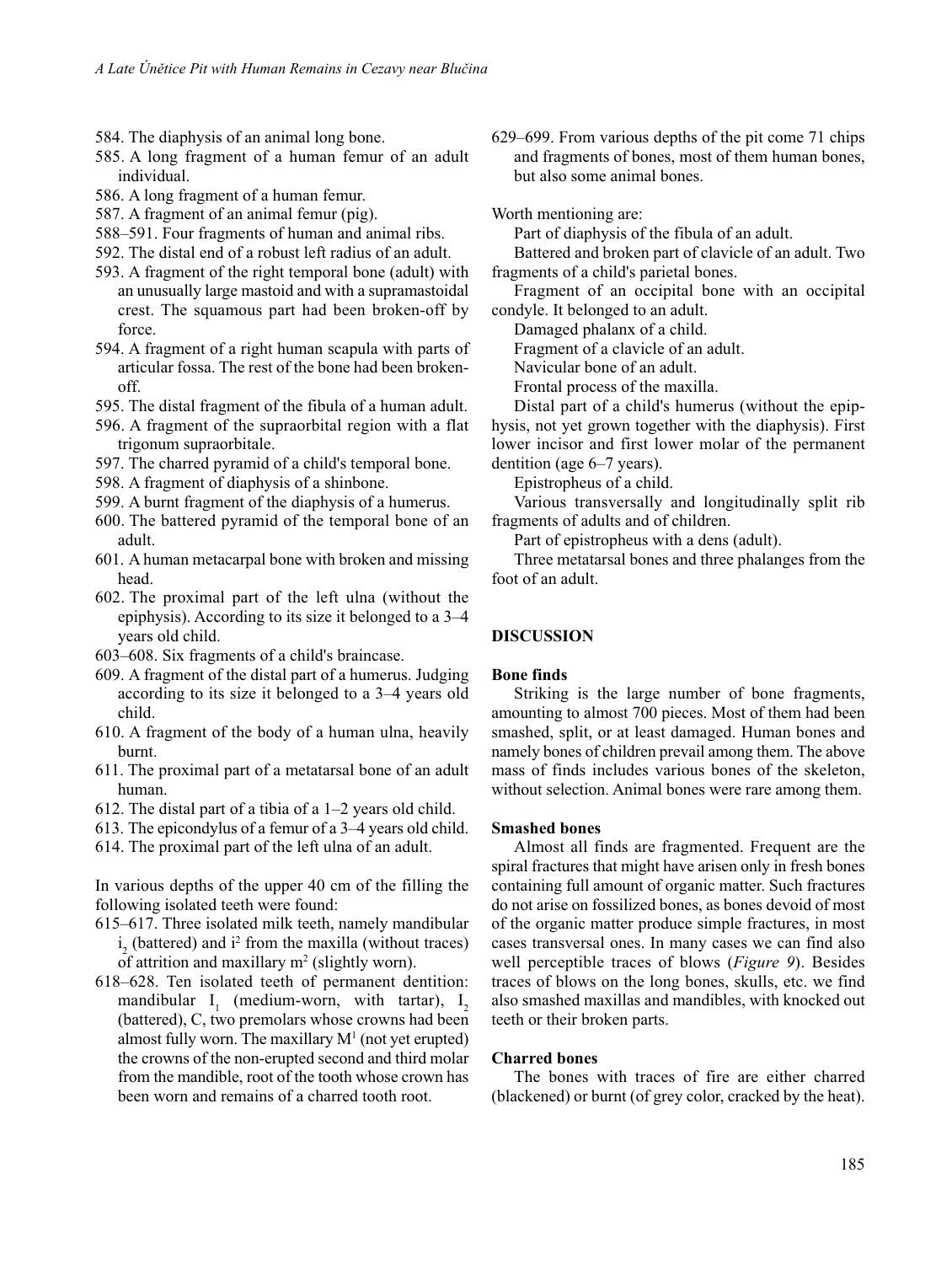

FIGURE 9. Ventral and dorsal view of the distal humeral end. On the ventral side arrow points to the impact of the bone-breaking blow. On the dorsal side of the bone is the consequent spiral fracture. The bone was broken by a method similar to animal long bones when broken for the marrow: with a blow against the edge of the stone.

Out of the total number of almost 700 bones roughly 10% were in contact with fire. Most of them were only singed. On some flat bones (e.g., on the parietal bone) there is a clear limit between the singed and non-singed part, suggesting that the non-singed part of the bone was protected against the fire by another flat bone or by a sherd (*Figure 10*). This means that it was thrown to the fire as a mere piece of bone, as a fragment, i.e., in broken smashed state. This is proved also by the fact that the surface of fractures of the fragments are also singed or charred. The fact that there was no fire-place inside the pit indicates that the bones are here in a secondary location. The fire was elsewhere, the bones were collected there, and both the burnt and unburnt ones were thrown to the pit. But the human remains were not burnt on purpose. This fact is illustrated by the relatively low percentage of bones carrying traces of fire. Besides that they were only singed and the irregular shape of the singeing, sometimes also the sharp limit between singed and non-singed surface indicates that only defleshed "bare" bones were thrown to the fire. The main conclusion is that finds of this type of singed bone

fragments do not represent any evidence of intentional cremation, nor of the preparation of food.

#### **Cuts on bones**

In seven cases, i.e., relatively rarely were found traces of slight sharp cuts on bones, and in two cases traces of cuts made with a heavier weapon were recognized. Rather illustrative is the humerus of an adult broken in two, with traces of a blow at the fracture. Besides the fact that the distal part is found in the depth of 30 cm there are traces of slight cuts with a sharp knife or razor (*Figure 5*). Similar short and sharp cuts were found also earlier, on the human and animal bones found in Cezavy during the researches in the nineteen-fifties (Jelínek 1957) but in that time we did not have to do with finds from the final period of the Early Bronze Age, but with finds of bones accompanied by sherds of Velatice culture of the Younger Bronze Age.

#### **Bones with traces of gnawing by animals**

On two animal bones found in the pit among human bones there were traces of gnawing, probably by dogs.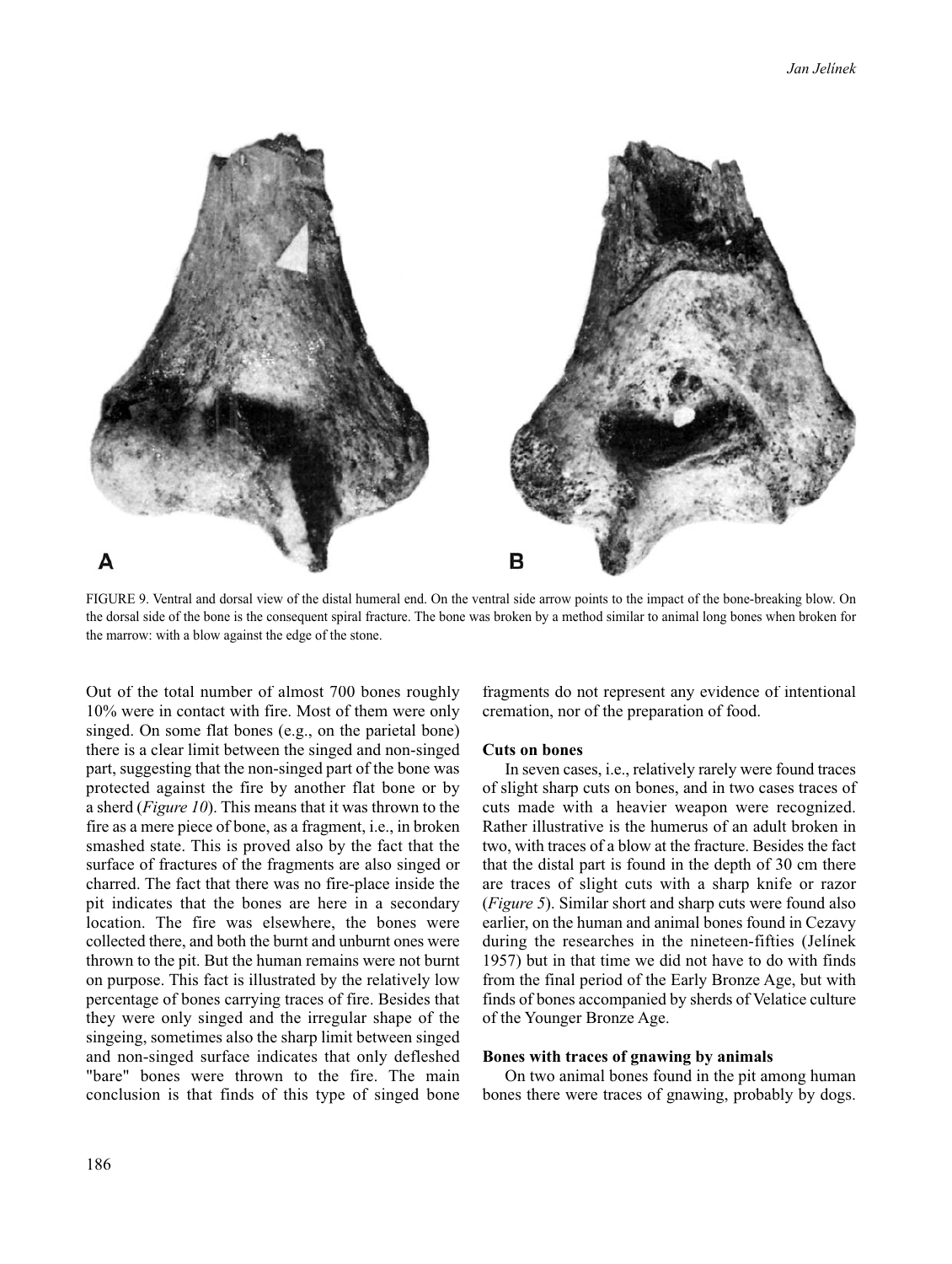

FIGURE 10. Fragmented frontal bone of a child. The arrow points to the artificial damage of the bone surface. Note the later irregular corrosion and the supra-nasal suture near the nasion.

We may conclude that the above two animal bones lay some time in fresh state on the ground, and were accessible to dogs. Only later were they dumped to the pit together with human bones. There were no traces of gnawing on the human bones.

## **CONCLUSION**

The exact situation and the events on the site may be explained by further research of high technical level. Thus far it is obvious that although most human remains from the Early Bronze Age come from regularly arranged burial grounds, we know in the eastern part of central Europe also exceptional cases of skeletons or their parts dumped in pits, already in this early period (Únětice culture), (Tihelka, Hank 1949, 1966, Chochol 1971).

Finds of accumulation of smashed human bones in such quantities as in Cezavy are unique for the Early Bronze Age. The described and analyzed find of bone accumulation in a late Únětice (late part of the Early Bronze Age) pit brings following knowledge:

- 1. Human bones were broken in some other place, some of them thrown into a fire as clean bones without any flesh.
- 2. The frontal fragment (*Figure 10*) has traces of defleshing or skinning. Such traces on the frontal bone represent most probably only the cleaning of the skull, serving later some religious, ceremonial or other purposes.
- 3. The rare traces of cutting reflect the fact that flesh was cut only exceptionally. The same is the result of earlier years of excavations (in the nineteen fifties) in Late Bronze Age layer with Velatice culture finds (Jelínek 1957).
- 4. Some human and animal bones were broken to obtain the marrow.
- 5. The surface of the site was evidently cleaned (in the late phase of the Early Bronze Age) and the bones were disposed into the pit. Many of the bones were originally broken but additional fragmentation is the result of the transport into the pit.